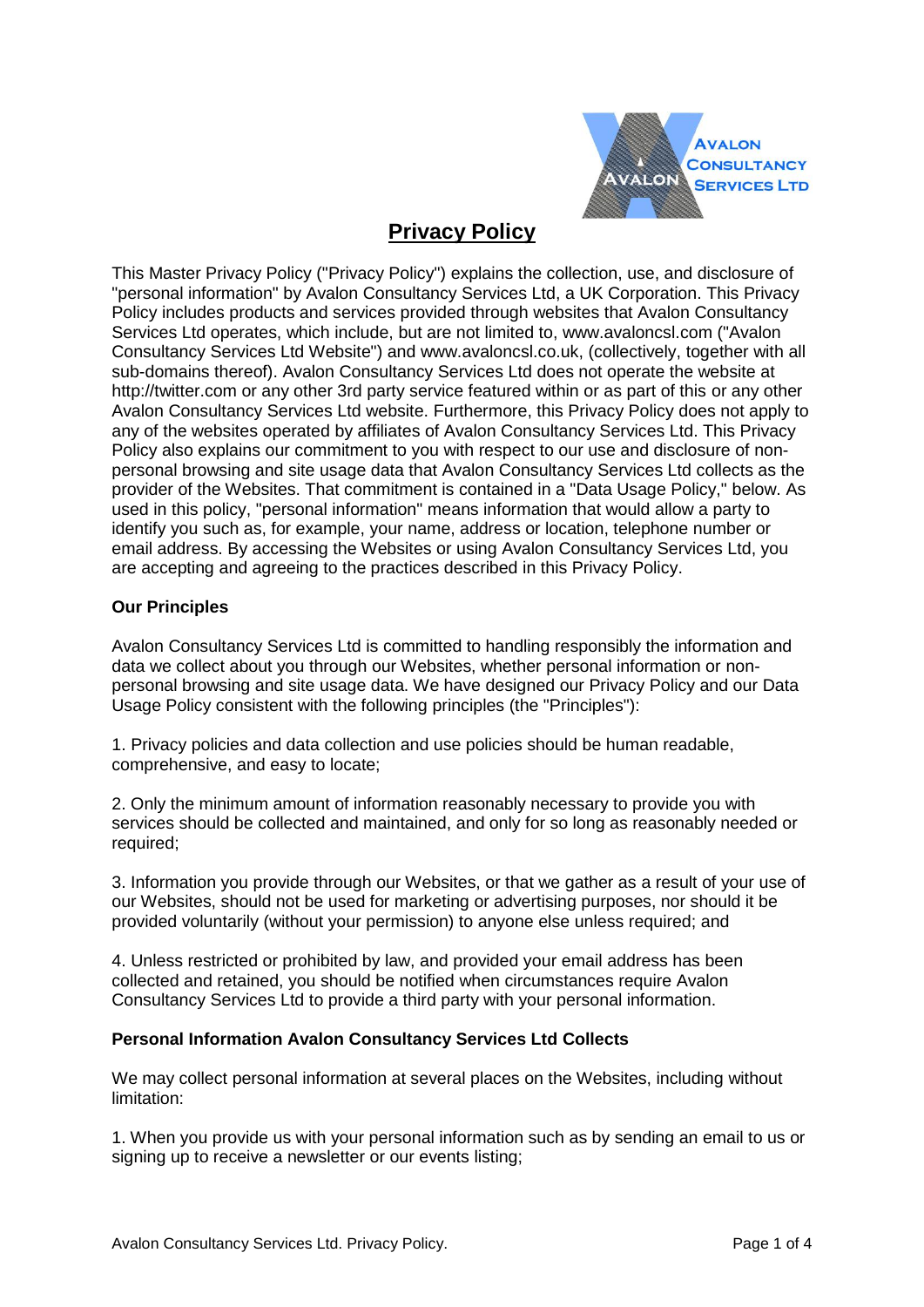2. When you subscribe to one of our email lists or register to establish a user account on any of our Websites;

3. When you provide personal information in connection with your participation in any of the blogs we make available.

## **What Avalon Consultancy Services Ltd does with Personal Information**

Purchasing. We use the personal information you provide to us during your online purchasing process. Your email address is retained in association with your account and historical purchase information. Emails and Newsletters. We use the personal information you provide to us when you send us emails or sign up to receive our newsletter or events listing in order to respond to your request — for example, to reply to your email or to send you communications about news and events related to Avalon Consultancy Services Ltd. When you subscribe to our newsletter, events list or one of our email discussion lists, your name and email address is sent to and stored by mailchimp.com (http://mailchimp.com/). You may unsubscribe from any such lists as and when you require.

## **Disclosures of Personal Information**

In general, it is not Avalon Consultancy Services Ltd's practice to disclose personal information to third parties. We may share personal information in two instances: First, Avalon Consultancy Services Ltd may share personal information with our contractors and service providers in order to maintain, enhance, or add to the functionality of the Websites or services. Second, we may disclose your personal information to third parties in a good faith belief that such disclosure is reasonably necessary to (a) take action regarding suspected illegal activities; (b) enforce or apply our Master Terms of Use and Privacy Policy; (c) comply with legal process, such as a search warrant, subpoena, statute, or court order; or (d) protect our rights, reputation, and property, or that of our users, affiliates, or the public. If Avalon Consultancy Services Ltd is required to provide a third party with your personal information (whether by subpoena or otherwise), then provided we have collected and retained an email address for you, Avalon Consultancy Services Ltd will use reasonable means to notify you promptly of that event, unless prohibited by law or Avalon Consultancy Services Ltd is otherwise advised not to notify you on the advice of legal counsel.

# **Security of Personal Information Collected via the Websites**

Avalon Consultancy Services Ltd has implemented reasonable measures to protect against unauthorized access to and unlawful interception or processing of personal information that Avalon Consultancy Services Ltd stores and controls. However, no website can fully eliminate security risks. Third parties may circumvent our security measures to unlawfully intercept or access transmissions or private communications. We will post a reasonably prominent notice to the Websites if any such security breach occurs. All websites, including www.avaloncsl.com have security risks in addition to those described above. Among other things, websites can be vulnerable to DNS attacks, and using any website requiring registration may increase the risk of phishing. See Internet privacy on Wikipedia.

#### **Data Usage Policy: Non Personal Browsing and Site Usage Information**

Our Data Usage Policy covers how we maintain and use information about you that is collected by our Websites and server logs. Non Personal Browsing Information We Collect. When you use the Websites, our servers (which may be hosted by a third party service provider) may collect information indirectly and automatically (through, for example, the use of your "IP address") about your activities while visiting the Websites and information about the browser you are using. No Linking. We do not intentionally link browsing information or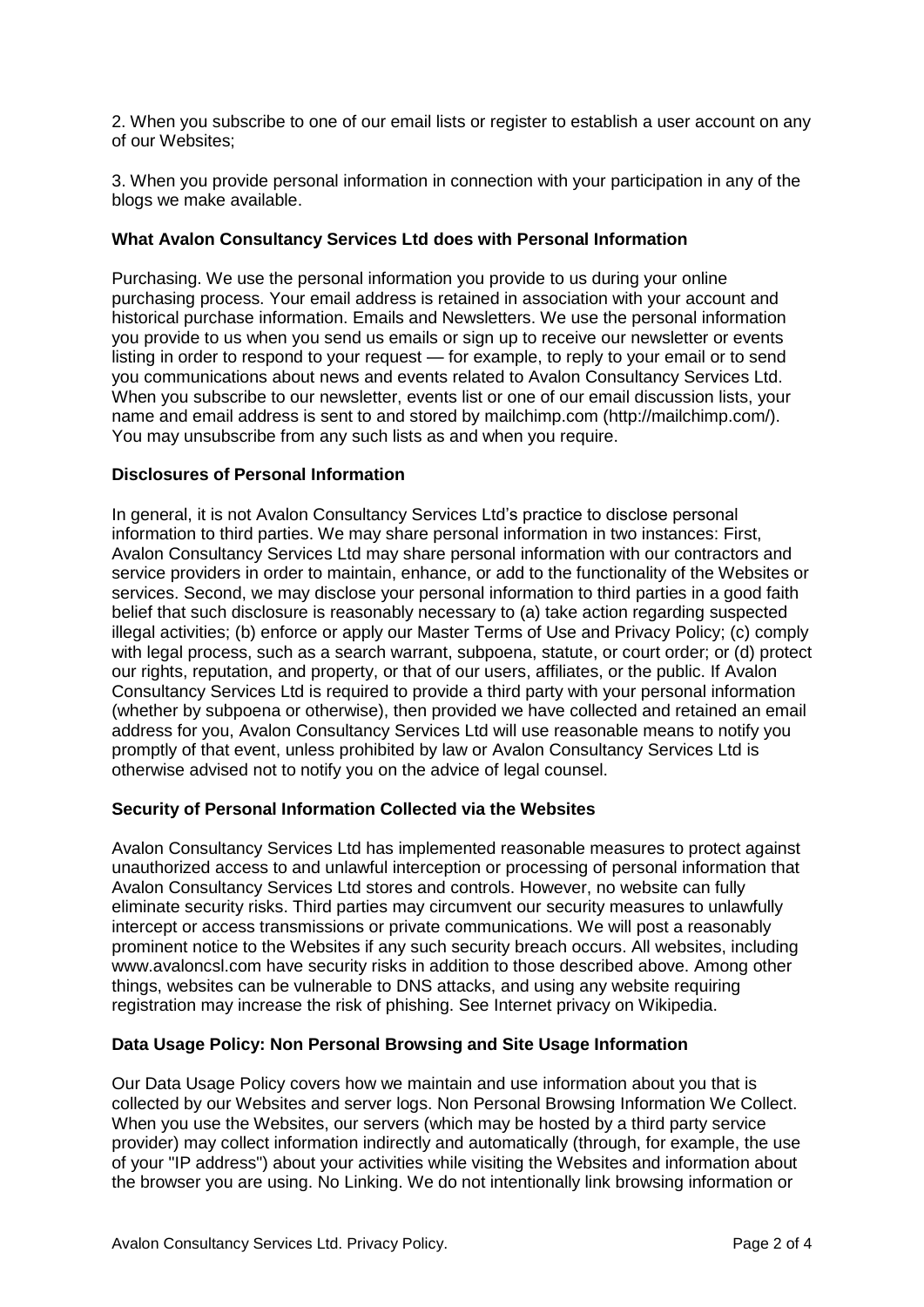information from our server logs to the personal information you submit to us. We use this information for internal purposes only, such as to help understand how the Websites are being used, to improve our Websites and the features we provide, and for systems administration purposes. Avalon Consultancy Services Ltd may use a third party analytics provider to help us collect and analyse non personal browsing information through operation of our Websites for those same purposes. No Selling or Sharing. Except in the unique situations identified in this Privacy Policy, Avalon Consultancy Services Ltd does not sell or otherwise voluntarily provide the non-personal browsing information we collect about you or your website usage to third parties. No Retention. Avalon Consultancy Services Ltd discards non personal browsing information from our server logs once we have used the information for the limited purposes noted above; Notice. If Avalon Consultancy Services Ltd is required to provide a third party with your non personal browsing information, then Avalon Consultancy Services Ltd will use reasonable means to notify you promptly of that event, unless Avalon Consultancy Services Ltd is prohibited by law from doing so or is otherwise advised not to notify you on the advice of legal counsel. Any other non-personal information that we collect which is not described specifically in this Privacy Policy will only be collected and used in accordance with the Principles.

# **Use of Cookies**

Avalon Consultancy Services Ltd Website uses "cookies" to help you personalise your online experience. A cookie is a text file that is placed on your hard disk by a Web page server. Cookies cannot be used to run programs or deliver viruses to your computer. Cookies are uniquely assigned to you, and can only be read by a web server in the domain that issued the cookie to you.

One of the primary purposes of cookies is to provide a convenience feature to save you time. The purpose of a cookie is to tell the Web server that you have returned to a specific page. For example, if you personalize Avalon Consultancy Services Ltd pages, or register with Avalon Consultancy Services Ltd site or services, a cookie helps Avalon Consultancy Services Ltd to recall your specific information on subsequent visits. This simplifies the process of recording your personal information, such as billing addresses, shipping addresses, and so on. When you return to the same Avalon Consultancy Services Ltd Web site, the information you previously provided can be retrieved, so you can easily use the Avalon Consultancy Services Ltd features that you customised.

You have the ability to accept or decline cookies. Most Web browsers automatically accept cookies, but you can usually modify your browser setting to decline cookies if you prefer. If you choose to decline cookies, you may not be able to fully experience the interactive features of the Composites UK - Promoting the UK Composites Industry services or Web sites you visit.

#### **Reorganisation or Spin-Offs**

Avalon Consultancy Services Ltd may transfer some or all of your personal and/or non personal browsing information to a third party as a result of a reorganisation, spin-off or similar transaction. Upon such transfer, the acquirer's privacy policy will apply. In such event, Avalon Consultancy Services Ltd will use reasonable efforts to notify you and to ensure that at the time of the transaction the acquirer's privacy policy complies with the Principles.

#### **Third-Party Sites**

The Websites may include links to other websites. You should consult the respective privacy policies of these third-party sites. This Privacy Policy does not apply to, and we cannot control the activities of, such other websites.